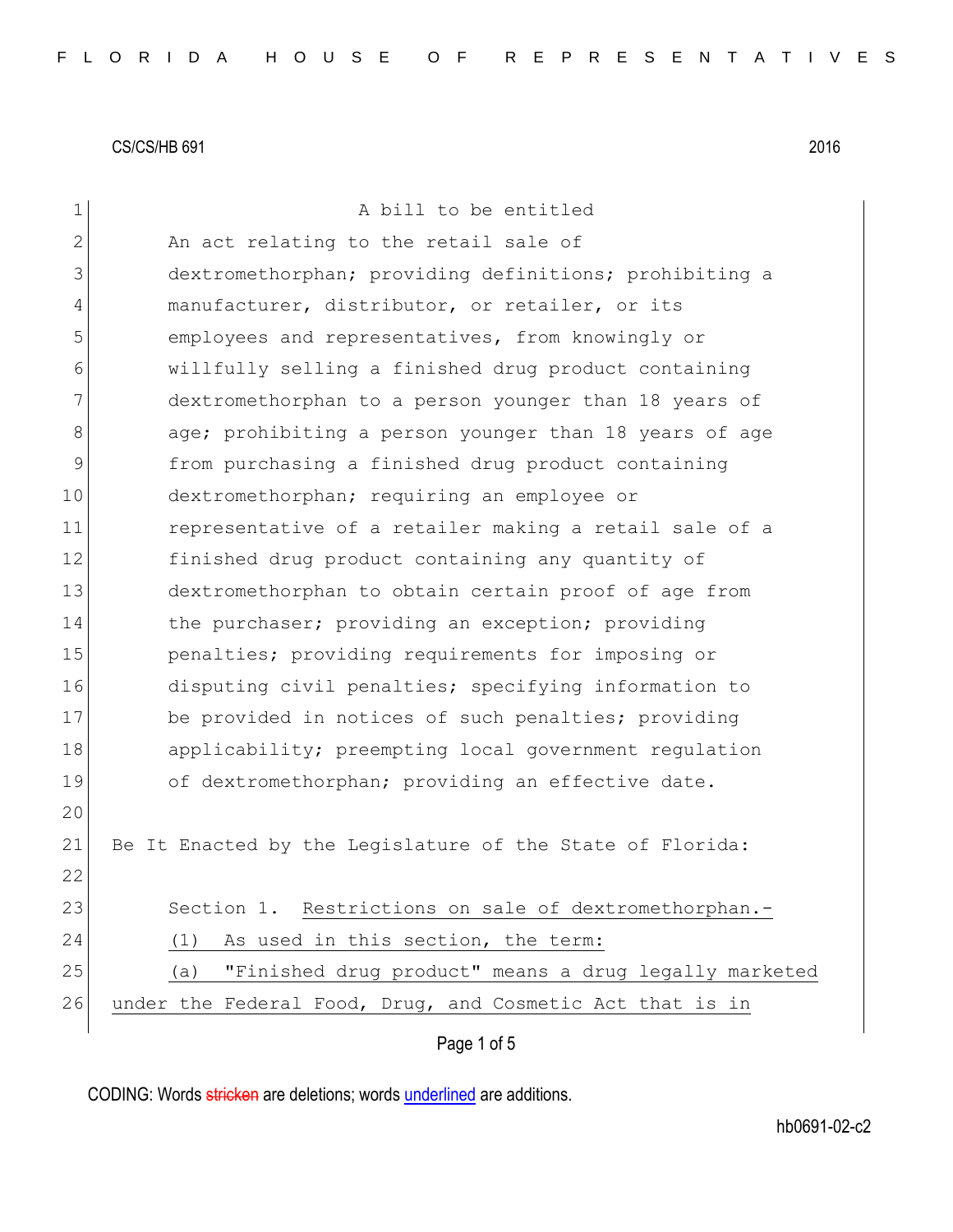27 finished dosage form. For purposes of this section, the term 28 "drug" has the same meaning as provided in s.  $499.003(18)$ . 29 (b) "Proof of age" means any document issued by a 30 governmental agency that contains the date of birth and a 31 description or photograph of the person purchasing the finished  $32$  drug product. The term includes, but is not limited to, a 33 passport, a driver license, or an identification card issued by 34 this state, another state, or any branch of the United States 35 Armed Forces. 36 (2)(a) A manufacturer, distributor, or retailer, or its 37 employees and representatives, may not knowingly or willfully 38 sell a finished drug product containing any quantity of 39 dextromethorphan to a person younger than 18 years of age. 40 (b) A person younger than 18 years of age may not purchase 41 a finished drug product containing any quantity of 42 dextromethorphan. 43 (3) An employee or representative of a retailer making a 44 retail sale of a finished drug product containing any quantity 45 of dextromethorphan must require and obtain proof of age from 46 the purchaser before completing the sale, unless from the 47 purchaser's outward appearance the person making the sale would 48 reasonably presume the purchaser to be 25 years of age or older. 49 (4)(a) Each sales location of a manufacturer, distributor, 50 or retailer whose employee or representative, during the course 51| of the employee's or representative's employment or association 52 with the manufacturer, distributor, or retailer, sells

### Page 2 of 5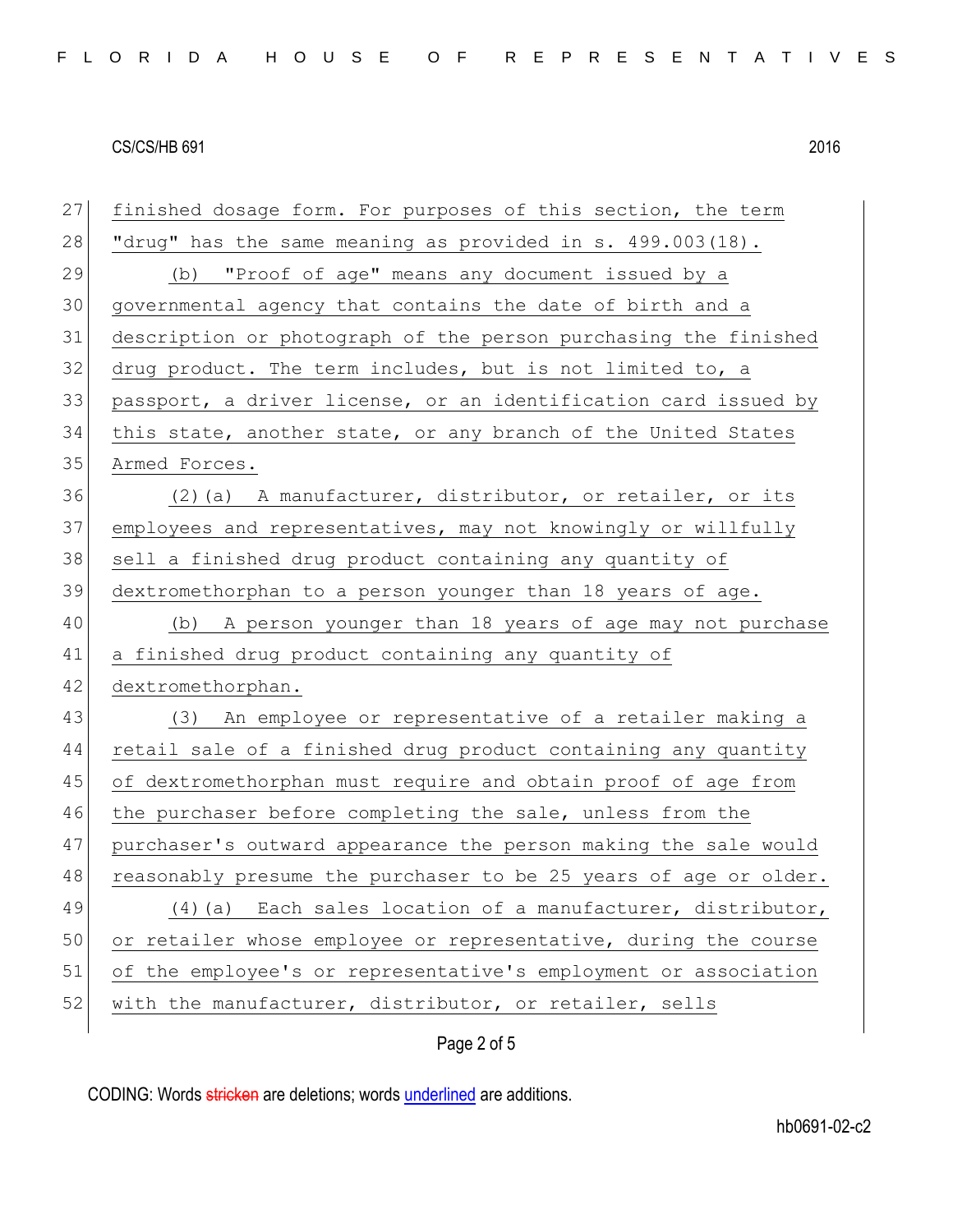53 dextromethorphan in violation of this section is subject to a 54 written warning for an initial violation or, for each subsequent 55 violation, a civil penalty of not more than \$100, which shall 56 accrue and may be recovered in a civil action brought by the 57 local jurisdiction. A manufacturer, distributor, or retailer who 58 demonstrates a good faith effort to comply with this section is 59 not subject to the civil penalty. 60 (b) An employee or representative of a manufacturer, 61 distributor, or retailer who, during the course of the 62 employee's or representative's employment or association with 63 the manufacturer, distributor, or retailer, sells 64 dextromethorphan in violation of this section is subject to a 65 written warning. 66 (c) A person who possesses or receives dextromethorphan 67 with the intent to distribute to a person younger than 18 years 68 of age in violation of this section is subject to a civil 69 penalty of not more than \$100 for each violation, which shall 70 accrue and may be recovered in a civil action brought by the 71 local jurisdiction. Notice of a civil penalty issued to a person 72 pursuant to this paragraph shall include information regarding 73 how to dispute the civil penalty and shall clearly state that 74 the violation is a noncriminal violation. 75 (5) Notice of a civil penalty issued to a manufacturer, 76 distributor, or retailer pursuant to this section shall be 77 provided to the manager on duty at the time the notice is 78 issued. If a manager is not available, a local law enforcement

Page 3 of 5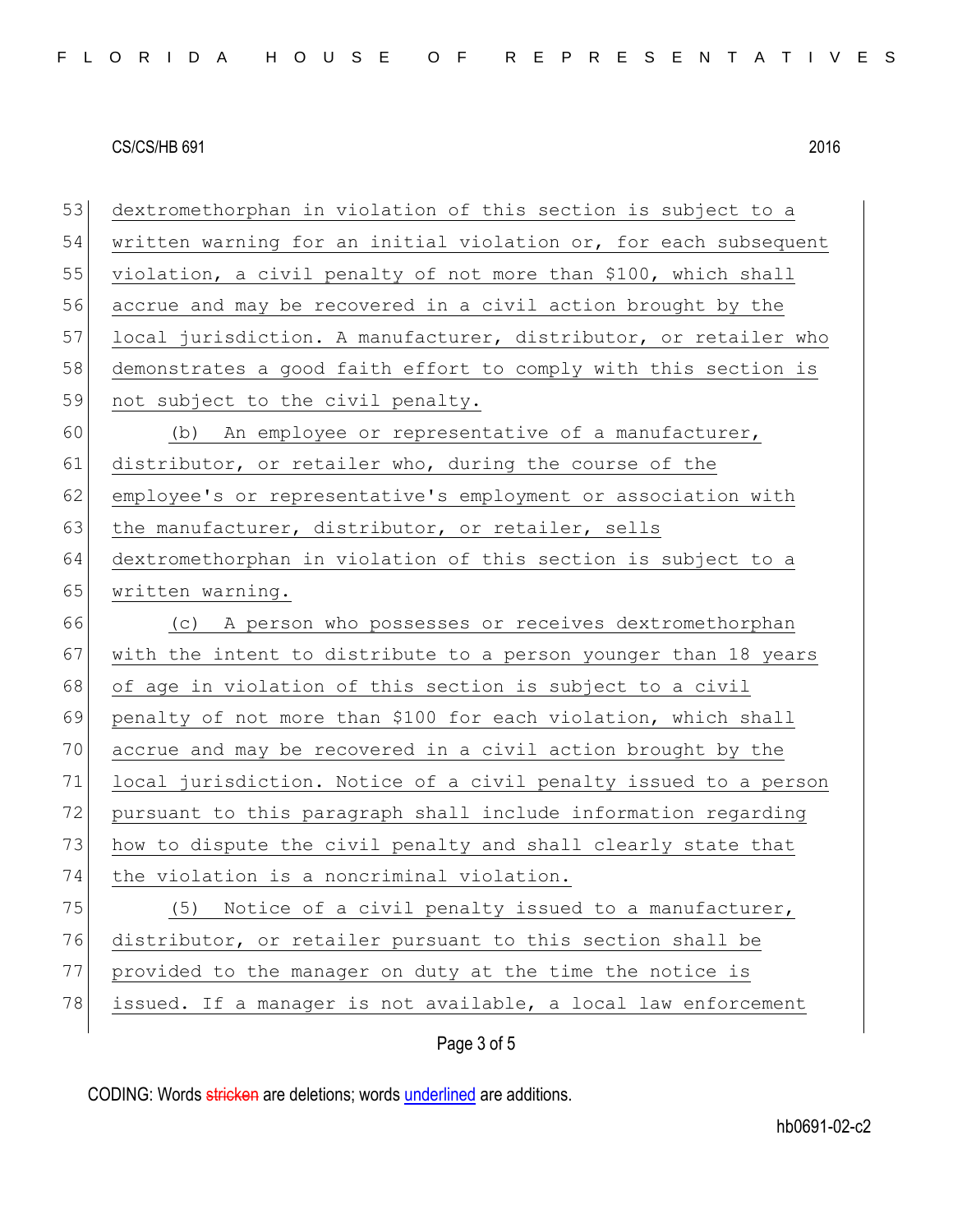| 79  | officer shall attempt to contact the manager to issue the        |
|-----|------------------------------------------------------------------|
| 80  | notice. If the local law enforcement officer is unsuccessful in  |
| 81  | contacting the manager, he or she may leave a copy of the notice |
| 82  | with an employee who is 18 years of age or older and mail a copy |
| 83  | of the notice by certified mail to the owner's business address, |
| 84  | as filed with the Department of State, or he or she may return   |
| 85  | to issue the notice at a later time. A notice of civil penalty   |
| 86  | shall provide:                                                   |
| 87  | The date and approximate time of the sale in violation<br>(a)    |
| 88  | of this section.                                                 |
| 89  | (b)<br>The location of the sale, including the address.          |
| 90  | (c) The name of the employee or representative that              |
| 91  | completed the sale.                                              |
| 92  | Information regarding how to dispute the civil<br>(d)            |
| 93  | penalty.                                                         |
| 94  | Notice that the violation is a noncriminal violation.<br>(e)     |
| 95  | (6)<br>To dispute the civil penalty, the recipient of the        |
| 96  | notice must notify the clerk of the county court in the          |
| 97  | jurisdiction in which the violation occurred of the dispute in   |
| 98  | writing within 15 days after receipt of the notice. The local    |
| 99  | jurisdiction, through its duly authorized officers, shall hold a |
| 100 | hearing in the court of competent jurisdiction when a notice of  |
| 101 | a violation of this section is issued, when the violation is     |
| 102 | disputed, and when the recipient is issued the notice of civil   |
| 103 | penalty by a local law enforcement officer employed by or acting |
| 104 | on behalf of the jurisdiction. If the court finds in favor of    |
|     |                                                                  |

Page 4 of 5